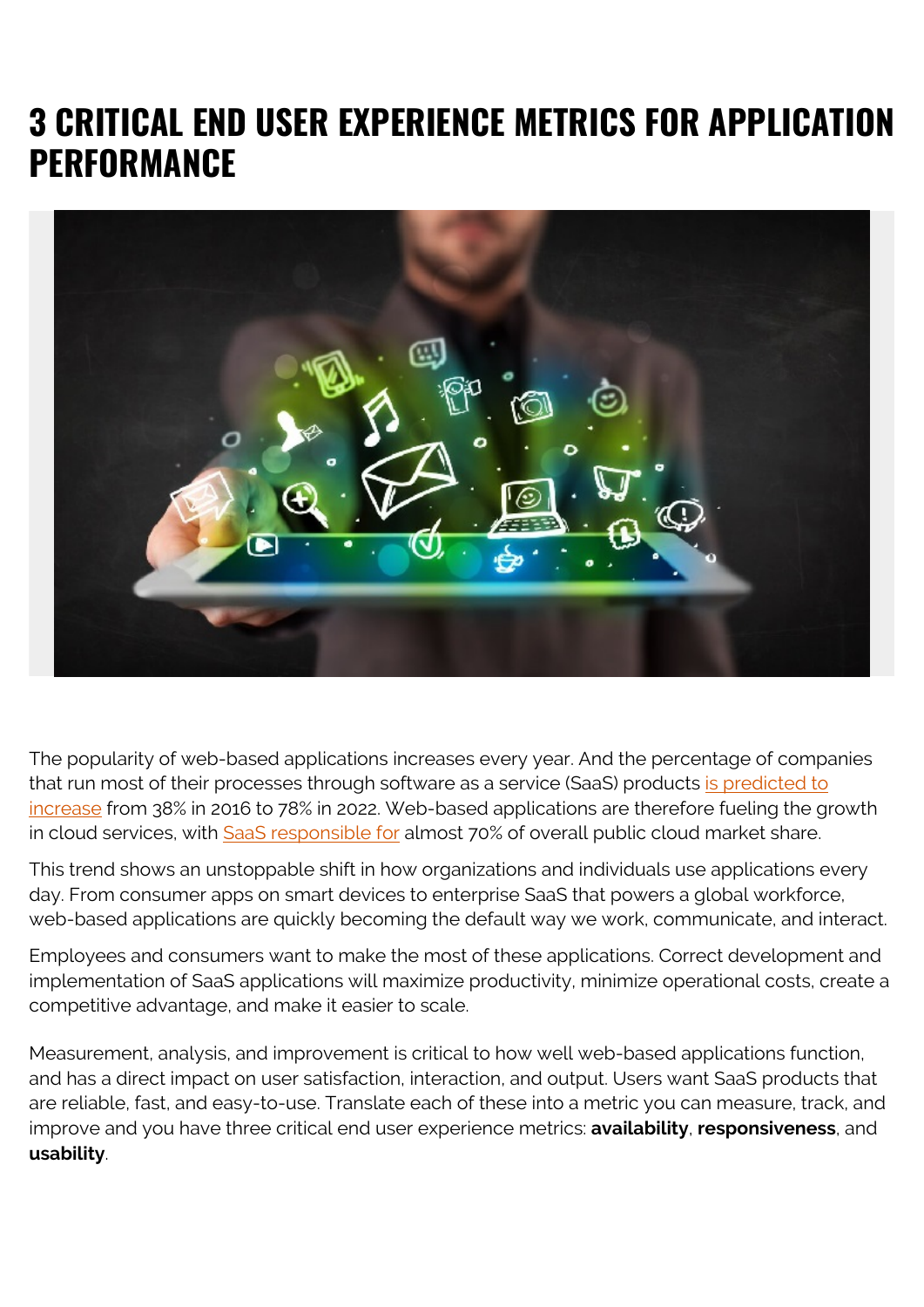## **1. Availability—App Is Available When Users Need It**

The most basic requirement of all is the app is available and working when employees or consumers need to use it. The availability of an app relies on several different areas working together correctly to provide a reliable end product.

- **Map the IT Elements That Deliver a Working App** Map and audit all of the various areas that an app relies on. This includes local and cloudbased infrastructure, backend, middleware, and frontend.
- **Understand Interdependencies Between IT Elements** An app relies on many interdependent systems. Understand the links between these systems and how failure in one area can create availability issues elsewhere.
- **Use Availability Incidents to Resolve Underlying Problems and Risks** Identify and resolve system failures, then use a robust problem management approach. This will identify the root cause and resolve underlying issues to prevent incidents from recurring.
- **Create Robust Resilience, Recovery, and Failover Options** Create fast, comprehensive plans for restoring availability quickly if you have an outage. For especially critical systems, implement complete failover systems for continual availability.

### **2.Responsiveness—App Is Fast and Reactive Across All Devices**

Next to availability, the speed of your app is just as critical. Apps that are slow to react will impact productivity and create end user frustration.

- **Measure App Responsiveness Across Multiple Use Cases and Devices** Various devices, use cases, and scenarios can impact on response times. Test your app across all devices and configurations to ensure a fast and satisfying end user experience.
- **Align Response Times with Demand and Capacity Management** Demand and [capacity management](https://blogs.bmc.com/blogs/it-capacity-management-planning/) are two crucial ITIL disciplines for maintaining good response times in apps. Get an excellent understanding of likely future demands on webbased apps and have proactive capacity management in place.
- **Monitor Response Times Throughout the IT Ecosystem** Monitor speed and responsiveness across all systems and interdependencies, similar to how you measure availability. Expand responsiveness monitoring across your wider IT networks, as events throughout your IT ecosystem can impact your app's responsiveness.

### **3.Usability—App Is Simple and Easy to Use**

Good apps are simply a pleasure to use. The design, interface, navigation, and features of an app must come together to provide an outstanding user experience.

**Learn How Users Navigate and Interact with Your App**

Set up monitoring throughout your app. Explore how long users spend in certain parts of the product before they move on. Analyze the entry and exit points in the app and get insight into how users engage with the product.

#### **Ask Users What They Think of the App**

Use technical insight into how users interact with the app to guide questions and feedback. Set up focus groups with different types of users. Ask these users what they do and don't like